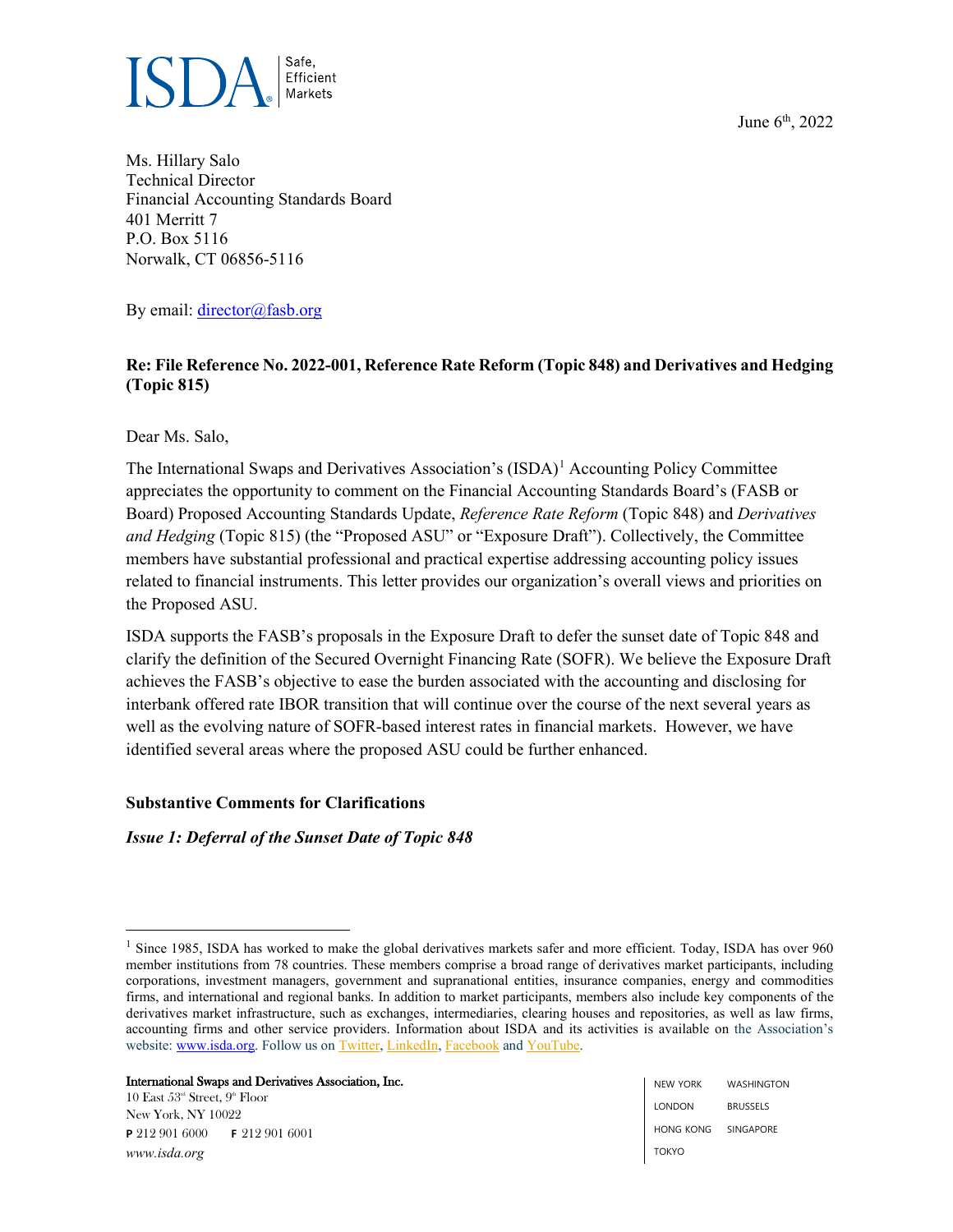**Question 1:** Do you agree with the Board's decision to defer the sunset date of Topic 848 to a December 31, 2024 sunset date? If not, what date would you choose and why

**Question 2**: Do you agree with the proposed transition guidance and effective date for this issue? If not, please explain why not.

The Committee supports the Board's decision to defer the sunset date of Topic 848 to December 31, 2024, given the ongoing transition of legacy benchmark rates that will take place post the existing sunset of December 31, 2022. Our support notwithstanding, we believe Topic 848 provides appropriate safeguards to ensure appropriate application through the scoping criteria for when the guidance can be applied (ASC 848-10-15-3 to 15-4). Further, ASC 848-50-35-19(a) is a further safeguard to end the application of relief for cash flow hedges in advance of the sunset provision as hedges no longer qualify when neither the hedged item nor hedging instruments reference LIBOR. In Basis for Conclusion 10, due to the extension of USD LIBOR's publication to June 30, 2023, the Board indicated the sunset date would not cover contract modifications for USD LIBOR between December 31, 2022, and June 30, 2023, which is inconsistent with their intent for providing relief. However, as stated in the Committee's comment letter<sup>[2](#page-1-0)</sup> on ASU 2020-04 – *Reference Rate Reform (Topic 848)*, a USD LIBOR-centric approach is not consistent with providing global relief from reference rate reform, as different jurisdictions are in different stages of identifying, approving, and implementing replacement reference rates. The Canadian Dollar Offered Rate is expected to be discontinued on June 30, 2024, and the Tokyo Interbank Offered Rate is expected to be discontinued on December 31, 2024, while the date for permanent discontinuation of EURIBOR (a widely used benchmark for debt and derivative instruments denominated in Euro) has yet to be identified. While the final cessation dates for these rates are within the time frame of the proposed sunset date, the final interest period on certain contracts will not come due until after the end of 2024. As a result, contract modifications and hedging relationships may not be impacted until after the sunset date and companies will no longer have the benefit of the relief in Topic 848.

While the Committee supports the extension of the Topic 848 sunset date, we believe a principlesbased sunset date may be more appropriate given the ongoing nature of reference rate reform/IBOR transition. This approach would ease the burden associated with the uncertain transition timeline for other benchmark rates, such as the Euro Interbank Offered Rate (EURIBOR). Potential approaches for a principles-based sunset date could include a 12 month period after the final publication of the rate subject to cessation. The Committee believes the scoping criteria in ASC 848-10-14-3 to 15-4 and the conceptual sunset date would be sufficient to prevent abuse of the relief guidance.

<span id="page-1-0"></span><sup>2</sup> <https://www.isda.org/a/mYVTE/ISDA-letter-to-FASB-File-Ref-no-2019-770-on-RRR-topic-848.pdf>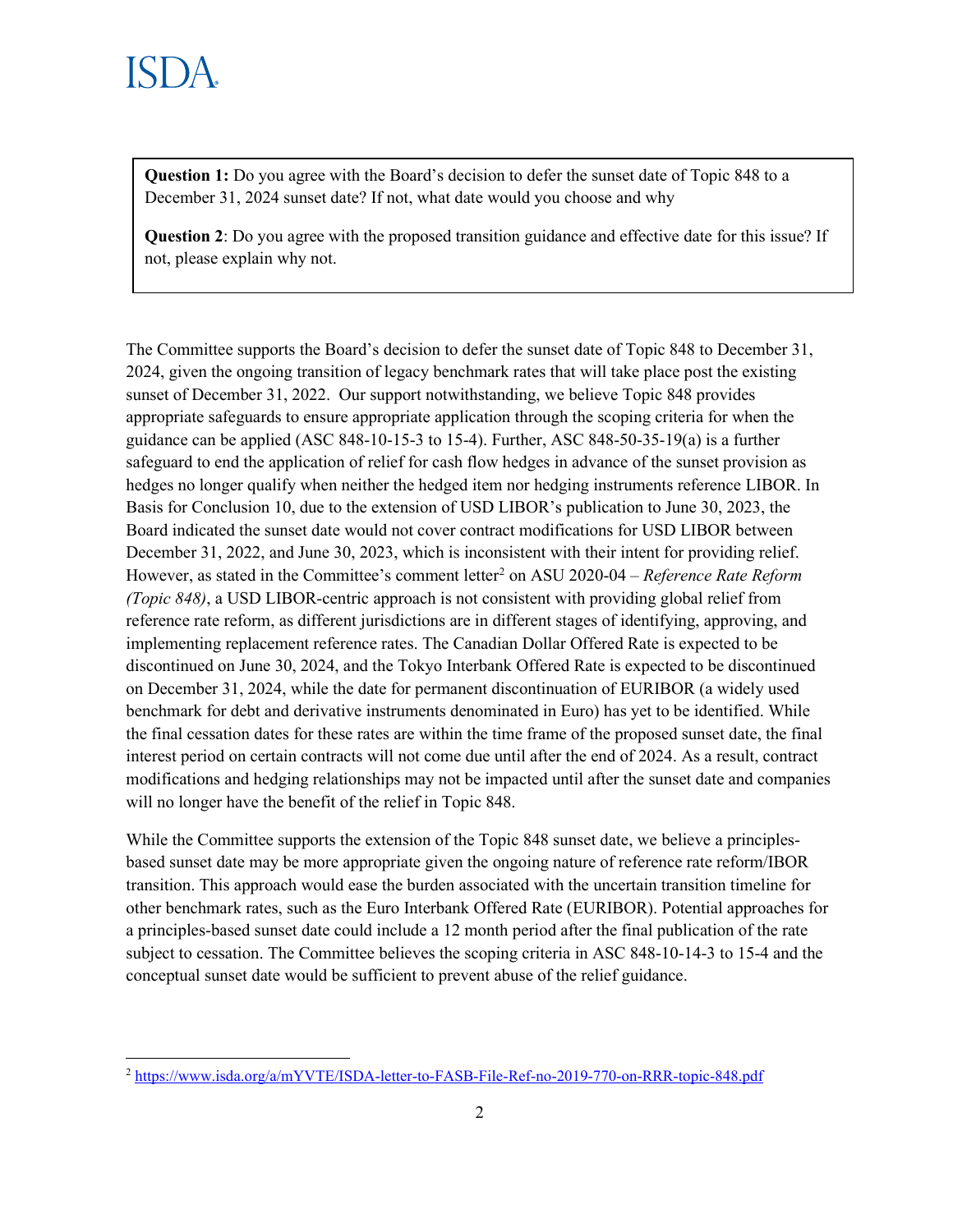*Issue 2: Amendments to the Definition of the Secured Overnight Financing Rate (SOFR) Overnight Index Swap Rate*

**Question 3:** Are the amendments in this proposed Update to the definition of the term Secured Overnight Financing Rate (SOFR) Overnight Index Swap Rate clear that other rates based on SOFR, such as SOFR term, are within the scope of the revised definition? If not, what clarifications would you make and why?

**Question 4**: Do you agree with the proposed transition guidance and effective date for this issue? If not, please explain why not.

The Committee supports the broadening of the definition of SOFR eligible to be considered a benchmark interest rate, but we believe further clarifications are required to make implementation of the proposed guidance operable. Within the definition and Basis for Conclusions, the Exposure Draft only provides a SOFR term rate, commonly referred to in the market as Term SOFR<sup>[3](#page-2-0)</sup>, as an example. As written, we believe there could be different interpretations regarding whether only SOFR OIS and the SOFR term rate are permissible or other SOFR OIS based rates are also permissible. Other commonly used variations of daily SOFR in the debt and derivatives markets include the SOFR Index and SOFR averages published by the Federal Reserve Bank of New York<sup>[4](#page-2-1)</sup>. These variations are derived from the daily SOFR rate published by the Federal Reserve Bank of New York though vary in terms of how the final rate in the interest period is set.

Additionally, the Alternative Reference Rate Committee has recommended using CME Term SOFR and limiting the use of that Term SOFR rate to the interest rate index for certain debt instruments (e.g., loans and trade finance) and in derivatives executed by end-users that are intended to hedge cash products that reference the SOFR term rate. The Committee suggests clarifying within the codification that the definition of the SOFR Swap Rate includes any rate based on SOFR and suggests including a list of other examples such as the SOFR averages, SOFR index published by the Federal Reserve Bank of New York, Term SOFR published by Chicago Mercantile Exchange or Term SOFR published by Intercontinental Exchange.

Additionally, there is an ongoing project on the FASB's technical agenda "Reference Rate Reform – Fair Value Hedging". The Committee supports the FASB's initiative to develop a principle based approach to identifying interest rates eligible for fair value hedging of interest rate risk.

<span id="page-2-0"></span><sup>&</sup>lt;sup>3</sup> CME Term SOFR has been formally endorsed by the Alternative Reference Rate Committee. CME Term SOFR Reference Rates are administered by CME Group Benchmark Administration Limited (CBA) which is registered under Benchmarks (Amendment and Transitional Provision) (EU Exit) Regulations 2019 (SI 2019/657) is authorized and supervised by the UK Financial Conduct Authority (FCA) and is aligned to the IOSCO Principles for Financial Benchmarks.

<span id="page-2-1"></span><sup>4</sup> <https://www.newyorkfed.org/markets/reference-rates/sofr-averages-and-index>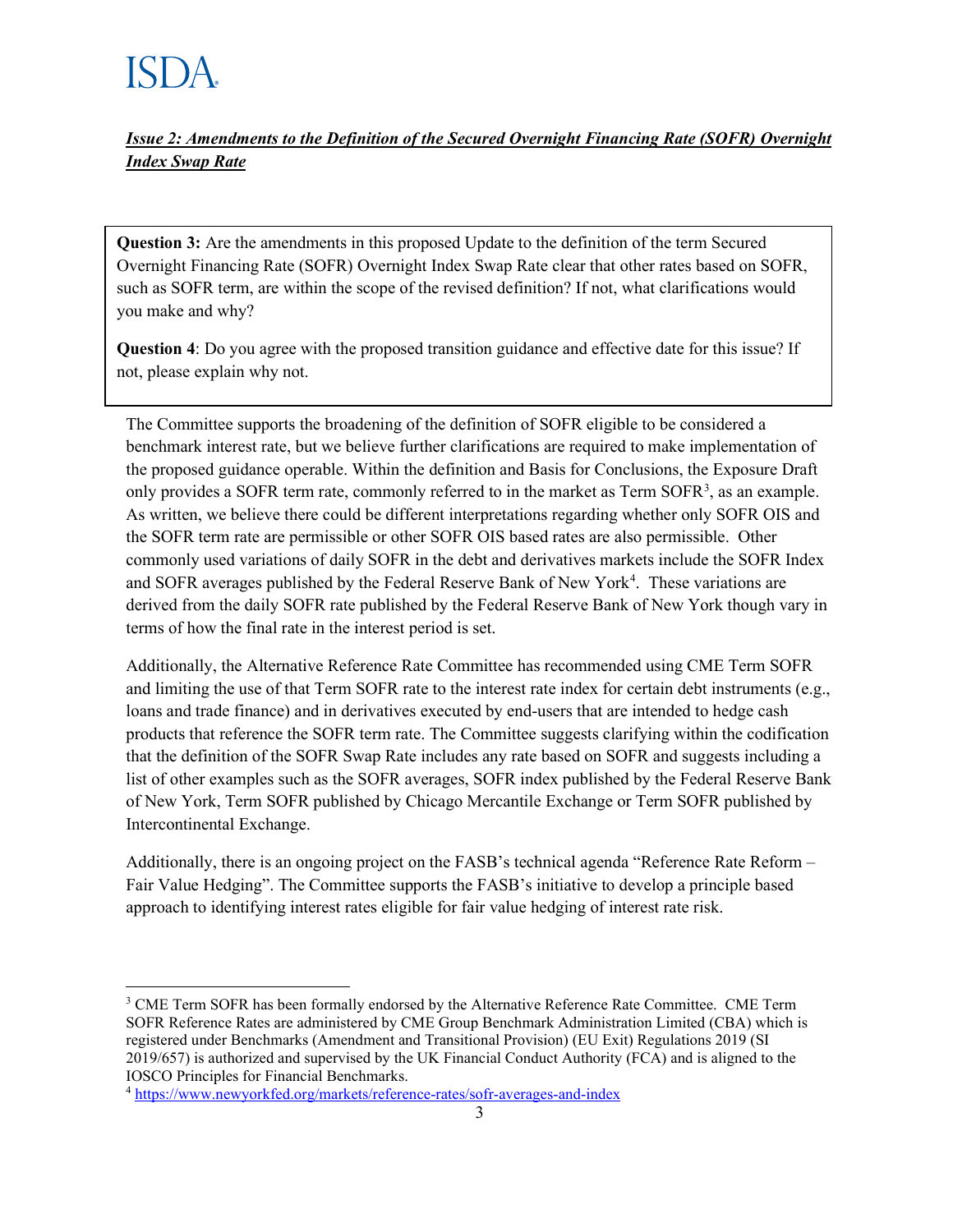## **Other Accounting Issues Related to Reference Rate Reform**

In addition to the deferral of the Topic 848 sunset date and definition of SOFR, the Committee believes there are several other accounting issues, as previously included in our response to the FASB's invitation to comment<sup>[5](#page-3-0)</sup>, that need to be addressed as part of the Reference Rate Reform project or another project in the short-term.

- 1. Application of the shortcut method when using SOFR
	- a. It is unclear if entities can apply the shortcut method when the hedging relationship is based on the Federal Reserve Board of New York's published SOFR averages or index. As stated above in our response to question 3, the Committee believes additional clarification is needed around the definition of SOFR and if other rates based on SOFR OIS, such as the SOFR averages and index, are permissible. Given the operational intensity associated with calculating SOFR compounded daily in arrears, corporate hedgers swapping their fixed rate debt to SOFR are considering using swaps whose floating leg is indexed to the SOFR Index. As such, explicit inclusion of the SOFR Index as an eligible benchmark interest rate would allow companies to appropriately reflect the economics of the hedge in their financial statements.
	- b. Additionally, when using SOFR OIS swaps, there could be payment date mismatches on the fixed leg of OIS swaps versus fixed rate debt instruments when seeking to apply the shortcut method. There is diversity in practice today regarding whether the payment date has to match in order to apply the shortcut method, and the Committee believes existing guidance needs to be amended to continue to allow entities the ability to use the shortcut method.
- 2. Due to the use of transition to overnight rates in some markets and continued use of legacy term rates in others, there is an inherent challenge when seeking to use float-for-float crosscurrency swaps in a net investment hedge post the proposed Topic 848 sunset date as the reset periods will not match in certain circumstances. Under Topic 815, *Derivatives and Hedging*, there is a requirement that both sides have the same repricing interval but if a swap has one floating rate leg referencing SOFR OIS (which resets daily), and the other referencing EURIBOR (which resets monthly, quarterly, or semi-annually) there will be a mismatch. The Committee believes this requirement is unnecessary and should be removed to allow entities to continue to use float-for-float cross-currency swaps with different reset periods.
- 3. When creating pools of cash receipts or payments to consider for cash flow hedge accounting, there is limited guidance when determining if hedged items in the same pool share the same risk exposure other than it is to be assessed at inception and not on an ongoing basis. As part of the change in hedge risk guidance, the FASB should explicitly state that the similar (or same) risk criteria is only to be assessed at inception and not on an ongoing basis. Further, the guidance should be clarified that hedge effectiveness testing completed on the different rates within the pool when highly effective would satisfy this similar risk criteria and that a separate test is not required. After reference rate reform, this would allow entities to apply portfolio

<span id="page-3-0"></span><sup>5</sup> https://www.isda.org/a/QyigE/ISDA-Submits-Letter-to-FASB-on-Future-Agenda.pdf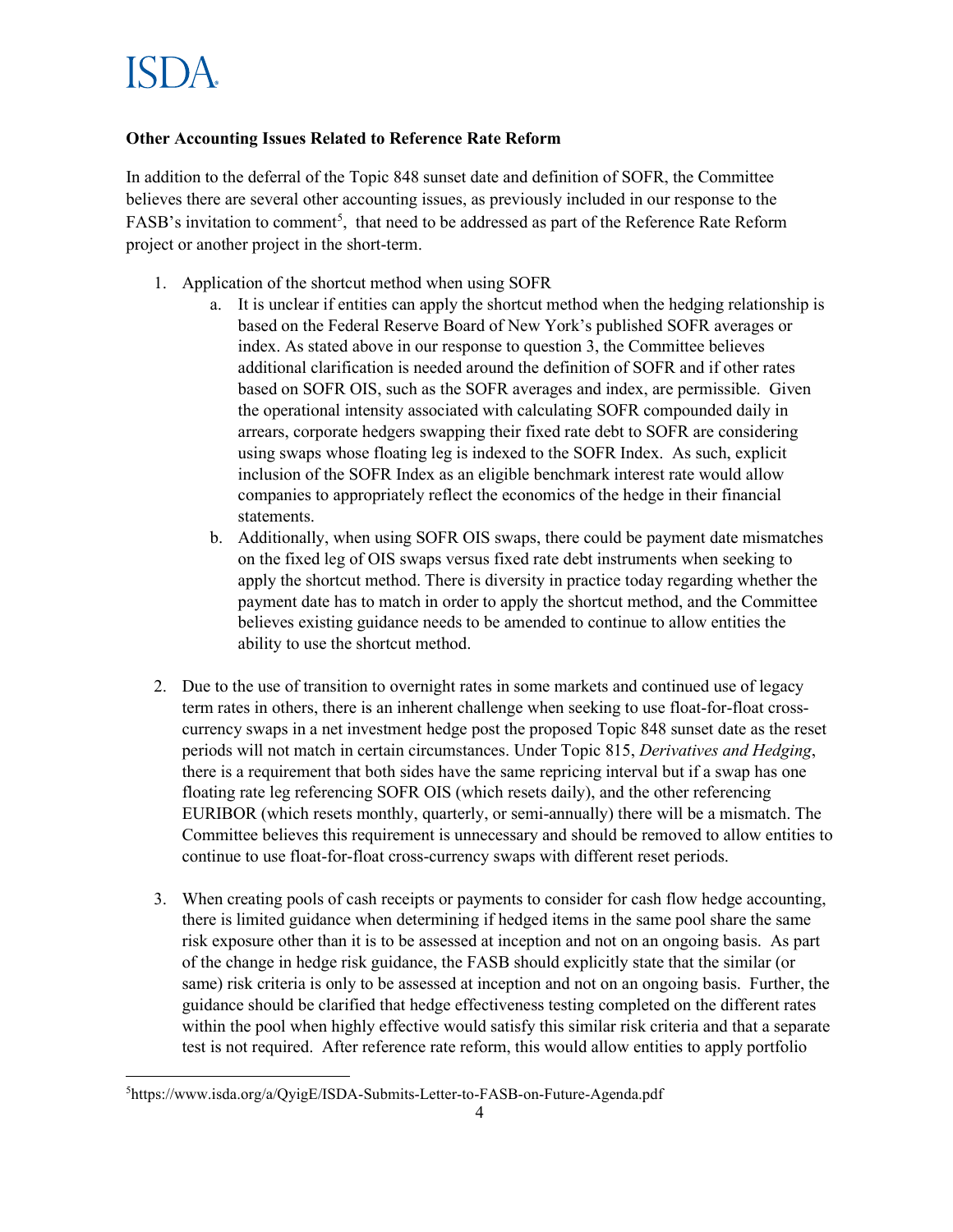hedging to portfolios that include different versions SOFR and/or that include different floors as long as those hedges continue to test highly effective. Further, as cash receipts and cash payments cannot be combined in one hedge, this would guard against macro hedging.

Absent explicit guidance, there may be diversity in practice on what can be combined and how testing is to be completed which may result in entities reclassifying gains/losses from Accumulated Other Comprehensive Income related to highly/perfectly effective LIBOR based cash flow hedges to current earnings when the cash flows are replaced by SOFR rate loans and are no longer able to apply the expedients in Topic 848. We believe this could be accomplished by modifying 848-50-35-20 through 848-50-35-23 to specifically permit ignoring similar risk assessment on hedged transactions. The Committee also believes this guidance should be incorporated in ASC 815 when the FASB addresses the change in hedged risk guidance. Due to the lack of guidance in cash flow hedging on how to assess if hedged items in the same pool share the same risk exposure, this would address diversity in practice.

- 4. For permanent amendments to ASC 815, differentiating hedged item and hedged risk including application to cash flow hedges of pooled cash receipts or payments with potentially differing characteristics (including inclusion of multiple interest rate floors, reset dates, payment dates, averaging methodologies, etc.). As noted in our response to the Invitation to Comment, the Committee believes continuing re-deliberations on this project are a high priority.
- 5. There were two items the FASB included Proposed ASU 2019-790 that the Committee believes were technical corrections and should be finalized expeditiously to allow pre ASU 2017-12 hedging practices to resume.
	- a. Foreign-Currency-Denominated Debt Instrument as Hedging Instrument and Hedged Item (Dual Hedge)
		- i. A dual hedge is one in which a foreign-currency-denominated debt instrument is designated as the hedging instrument in a hedge of a net investment in a foreign entity and the hedged item in a fair value hedge of interest rate risk designated in accordance with paragraph 815-20-55-38. Stakeholders indicated that a recognition and presentation mismatch for the dual hedging strategy was created by the amendments in paragraph 815-20-55-129. As a result, stakeholders indicated that the economics of the hedging strategy is not accurately reflected under hedge accounting. The mismatch resulted from the deferral of the foreign exchange remeasurement of the fair value hedge basis adjustment in accumulated other comprehensive income.
		- ii. The ability to utilize dual hedges was inadvertently removed as a part of ASU 2017-12 and was expected to be fixed as part of ASU 2019-790. Below were the proposed amendments in ASU 2019-790:
			- 1. 815-20-55-129 As permitted by paragraph 815-20-55-38, Parent A may designate the EUR-denominated debt instrument as a hedge of its net investment in the German subsidiary and also as the hedged item in a fair value hedge of the debt instrument's foreign-currency-